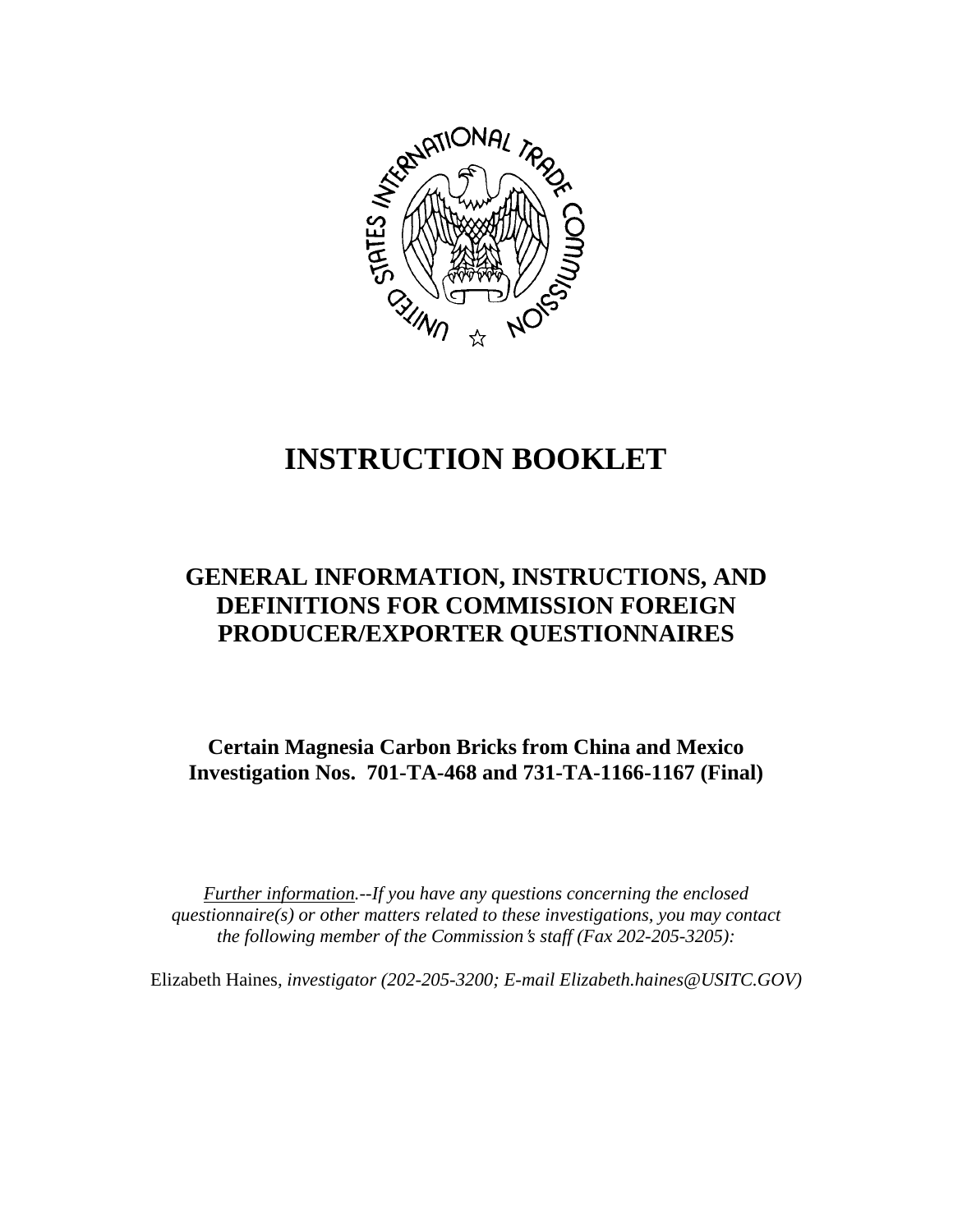# **GENERAL INFORMATION**

*Background*.--These investigations were instituted in response to a petition filed on July 29, 2009 by Resco Products Inc. Countervailing and antidumping duties may be assessed on the subject imports as a result of these investigations if the Commission makes affirmative determinations of injury, threat, or material retardation, and if the U.S. Department of Commerce makes affirmative determinations of subsidization and/or dumping.

Questionnaires and other information pertinent to these investigations are available at http://www.usitc.gov/trade\_remedy/731\_ad\_701\_cvd/investigations/2010/magnesia\_carbon\_bric ks/finalphase.htm. Address all correspondence to the United States International Trade Commission, Washington, DC 20436. Hearing-impaired individuals can obtain information regarding these investigations via the Commission's TDD terminal (202-205-1810).

*Due date of questionnaire(s)*.--Return the completed questionnaire(s) to the United States International Trade Commission by no later than June 11, 2010. Although the enclosed postpaid envelope may be used to return the completed questionnaire, use of an overnight mail service may be necessary to ensure that your response actually reaches the Commission by June 11, 2010. If you do not use the enclosed envelope, please make sure the completed questionnaire is sent to the attention of Elizabeth Haines. **Return only one copy of the completed questionnaire(s), but please keep a copy for your records so that you can refer to it if the Commission staff contacts you with any questions during the course of the investigations**

*Service of questionnaire response(s)*.--In the event that your firm is a party to these investigations, you are required to serve a copy of the questionnaire(s), once completed, on parties to the proceeding that are subject to administrative protective order (see 19 CFR  $\S 207.7$ ). A list of such parties is maintained by the Commission's Secretary and may be obtained by calling 202-205-1803. A certificate of service must accompany the copy of the completed questionnaire(s) you submit (see 19 CFR § 207.7).

*Confidentiality*.--The commercial and financial data furnished in response to the enclosed questionnaire(s) that reveal the individual operations of your firm will be treated as confidential by the Commission to the extent that such data are not otherwise available to the public and will not be disclosed except as may be required by law (see 19 U.S.C. § 1677f). Such confidential information will not be published in a manner that will reveal the individual operations of your firm; however, nonnumerical characterizations of numerical business proprietary information (such as discussion of trends) will be treated as confidential business information only at the request of the submitter for good cause shown.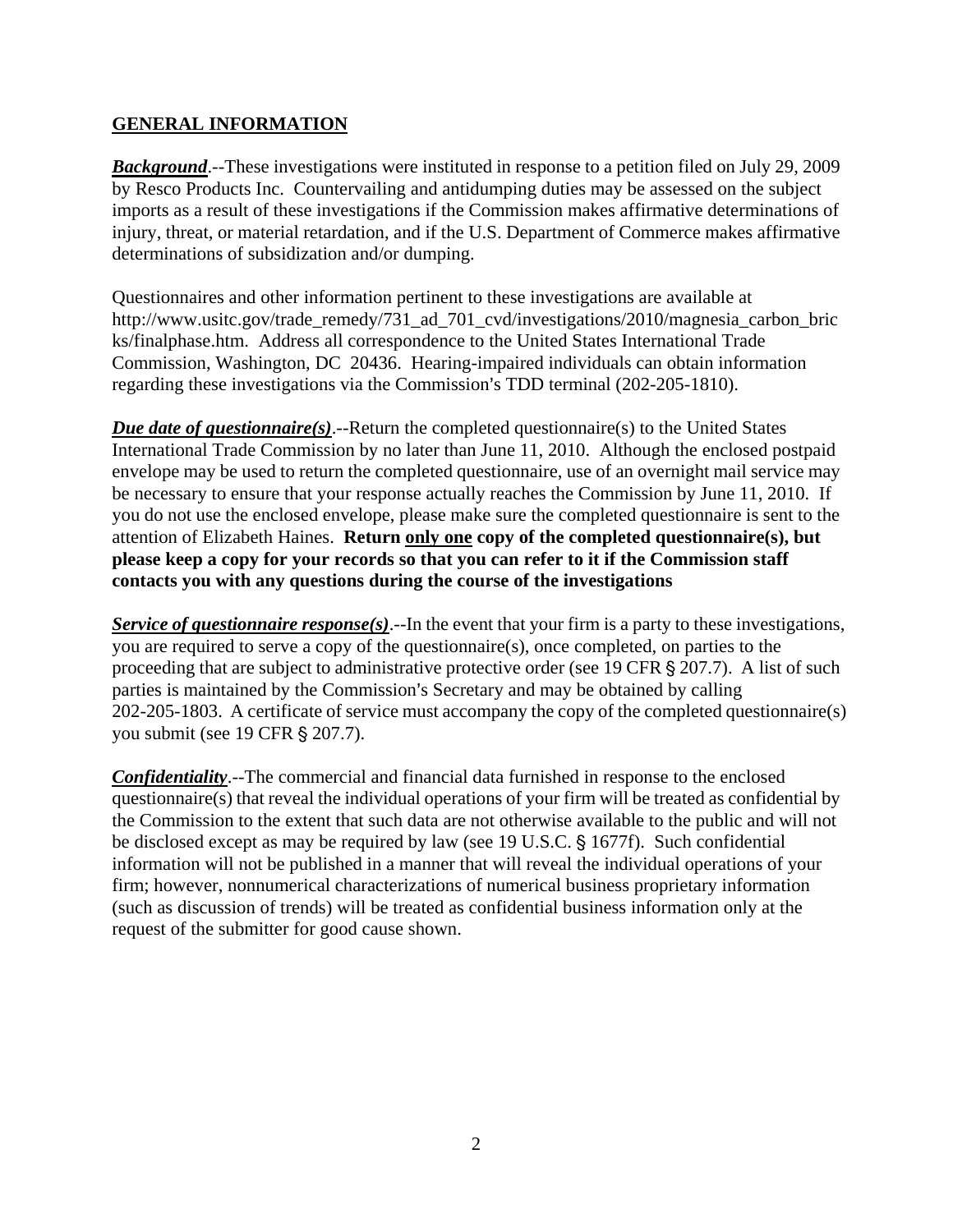# **GENERAL INFORMATION--***Continued*

*Verification***.--The information submitted in the enclosed questionnaire(s) is subject to audit and verification by the Commission. To facilitate possible verification of data, please keep all your workpapers and supporting documents used in the preparation of the questionnaire response(s).**

*Release of information*.--The information provided by your firm in response to the questionnaire(s), as well as any other business proprietary information submitted by your firm to the Commission in connection with the investigations, may become subject to, and released under, the administrative protective order provisions of the Tariff Act of 1930 (19 U.S.C. § 1677f) and section 207.7 of the Commission's Rules of Practice and Procedure (19 CFR § 207.7). This means that certain lawyers and other authorized individuals may temporarily be given access to the information for use in connection with these investigations or other import-injury investigations conducted by the Commission on the same or similar merchandise; those individuals would be subject to severe penalties if the information were divulged to unauthorized individuals.

# **INSTRUCTIONS**

*Answer all questions*.--Do not leave any question or section blank unless a questionnaire expressly directs you to skip over certain questions or sections. If the answer to any question is "none," write "none." If information is not readily available from your records in exactly the **form requested, furnish carefully prepared estimates--designated as such by the letter E<sup>"</sup>--and explain the basis of your estimates**. Answers to questions and any necessary comments or explanations should be supplied in the space provided or on separate sheets attached to the appropriate page of the questionnaire(s). If your firm is completing more than one questionnaire in connection with these investigations (i.e., a producer, importer, purchaser, and/or foreign producer questionnaire), you need not respond to duplicated questions in the questionnaires.

*Consolidate all establishments in China or Mexico*.--Report the requested data for your establishment(s) located in **China or Mexico**. **Firms operating more than one establishment should combine the data for all establishments into a single report.** 

*Filing instructions*.—Questionnaires may be filed either in paper form or electronically.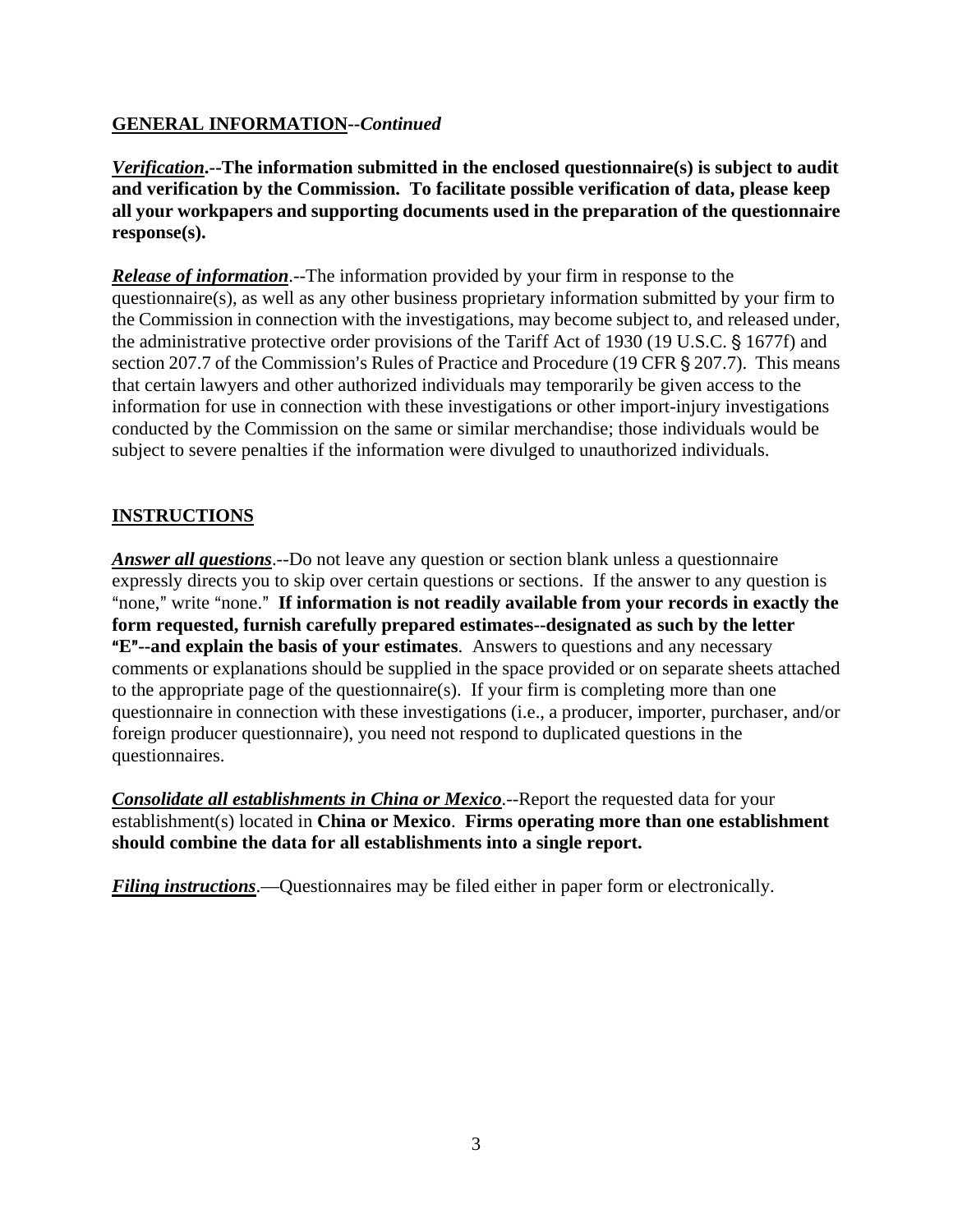#### **INSTRUCTIONS--***Continued*

#### **OPTIONS FOR FILING IN PAPER FORM**

**• Overnight mail service**.—Mail to the following address:

### **United States International Trade Commission Office of Investigations, Room 615 500 E Street, SW Washington, DC 20024**

**• Fax**.—Fax to 202.205.3205.

**• U.S. mail**.—Mail to the address above, but use zip code 20436. *This option is not recommended. U.S. mail sent to government offices undergoes additional processing to screen for hazardous materials; this additional processing results in substantial delays in delivery.* 

#### **OPTIONS FOR FILING ELECTRONICALLY**

This questionnaire is available as a "fillable" form in MS Word format on the Commission's website at

http://www.usitc.gov/trade\_remedy/731\_ad\_701\_cvd/investigations/2010/magnes ia\_carbon\_bricks/finalphase.htm . *Please do not attempt to modify the format or permissions of the questionnaire document*. You may complete the questionnaire electronically, print it out, and submit it in paper form as described above, or you may submit it electronically through one of the following means:

**• Compact disc (CD)**.—Copy your questionnaire onto a CD, include a signed certification page (page 1) (either in paper form or scanned PDF copied onto CD), and mail to the address above. *It is strongly recommended that you use an overnight mail service. U.S. mail sent to government offices undergoes additional processing which not only results in substantial delays in delivery but may also damage CDs.* 

**• E-mail**.—E-mail your questionnaire to the investigator identified on page 1 of the Instruction Booklet; include a scanned PDF of the signed certification page (page 1). Type the following in the e-mail subject line: BPI Questionnaire, **INV. NOS. 701-TA-468 and 731-TA-1166-1167 (Final)**. *Please note that submitting your questionnaire by e-mail may subject your firm's business proprietary information to transmission over an unsecure environment and to possible disclosure. If you choose this option, the Commission warns you that any risk involving possible disclosure of such information is assumed by the submitter and not by the Commission.* 

Note: If you are a party to the investigations, and service of the questionnaire is required, such service should be made in paper form.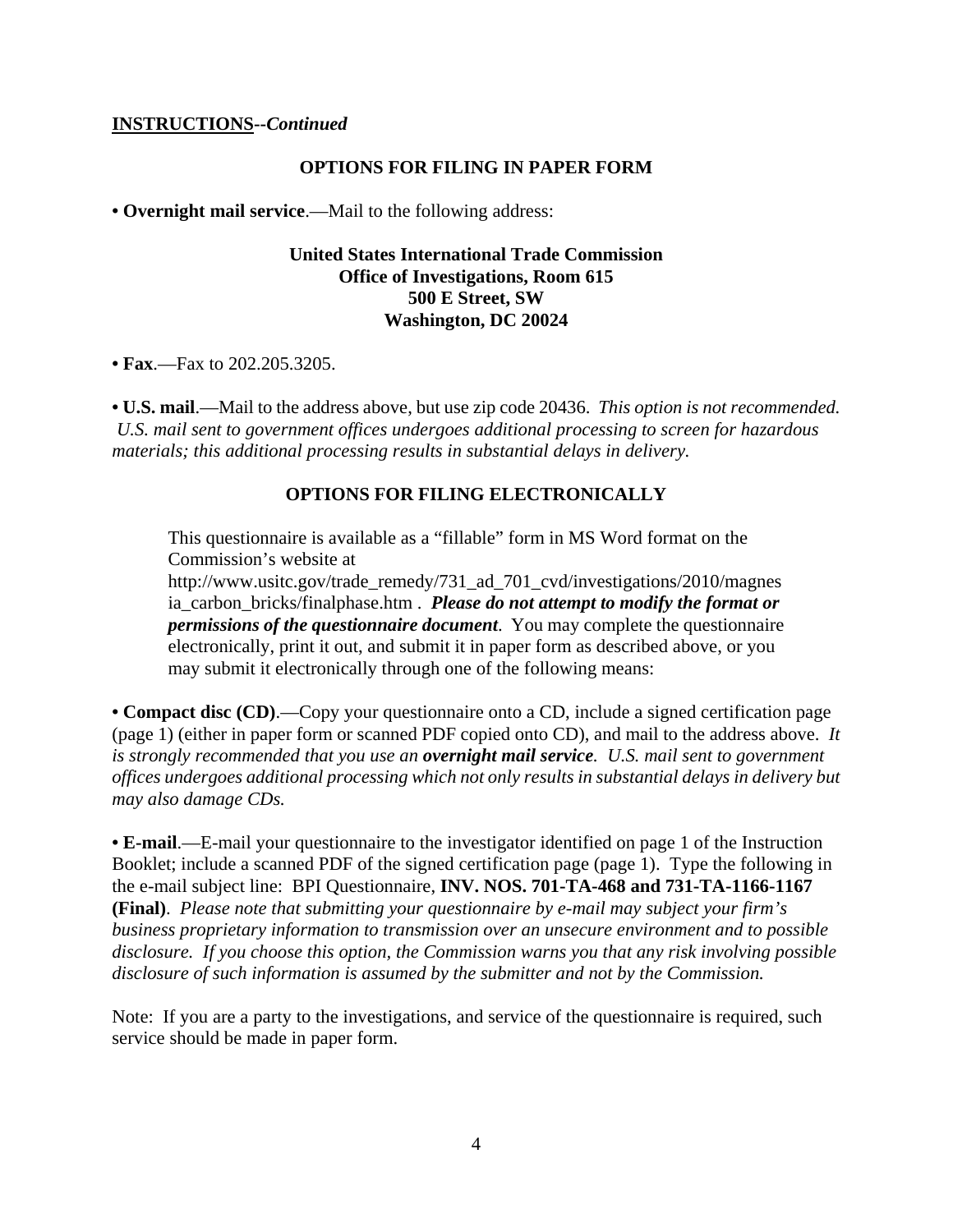# **DEFINITIONS**

*Certain magnesia carbon bricks ("MCB")*.-- Imports covered by this petition consist of certain chemically bonded (resin or pitch), magnesia carbon bricks with a magnesia component of at least 70 percent magnesia (''MgO'') by weight, regardless of the source of raw materials for the MgO, with carbon levels ranging from trace amounts to 30 percent by weight, regardless of enhancements, (for example, magnesia carbon bricks can be enhanced with coating, grinding, tar impregnation or coking, high temperature heat treatments, anti-slip treatments or metal casing) and regardless of whether or not antioxidants are present (for example, antioxidants can be added to the mix from trace amounts to 15 percent by weight as various metals, metal alloys, and metal carbides). Certain magnesia carbon bricks that are the subject of these investigations are currently classifiable under subheadings 6902.10.1000, 6902.10.5000, 6815.91.0000, and 6815.99 of the Harmonized Tariff Schedule of the United States (''HTSUS''). While HTSUS subheadings are provided for convenience and customs purposes, the written description is dispositive. On February 24, 2010, Commerce issued a memorandum confirming that ceramic bonded magnesia bricks are not included in the scope of the investigations.

*Firm*.--An individual proprietorship, partnership, joint venture, association, corporation (including any subsidiary corporation), business trust, cooperative, trustee in bankruptcy, or receiver under decree of any court.

*Related firm*.--A firm that your firm solely or jointly owned, managed, or otherwise controlled; a firm that solely or jointly owned, managed, or otherwise controlled your firm; and/or a firm that was solely or jointly owned, managed, or otherwise controlled by a firm that also solely or jointly owned, managed, or otherwise controlled your firm.

*Establishment*.--Each facility of a firm in China or Mexico involved in the production of certain magnesia carbon bricks (as defined above), including auxiliary facilities operated in conjunction with (whether or not physically separate from) such facilities.

*United States*.--For purposes of these investigations, the 50 States, Puerto Rico, the U.S. Virgin Islands, and the District of Columbia.

*Importer*.--Any person or firm engaged, either directly or through a parent company or subsidiary, in importing certain magnesia carbon bricks (as defined above) into the United States from a foreign manufacturer or through its selling agent.

*Average production capacity*.--The level of production that your establishment(s) could reasonably have expected to attain during the specified periods. Assume normal operating conditions (i.e., using equipment and machinery in place and ready to operate; normal operating levels (hours per week/weeks per year) and time for downtime, maintenance, repair, and cleanup; and a typical or representative product mix).

**Production**.--All production in your establishment(s) in China or Mexico, including production consumed internally within your firm.